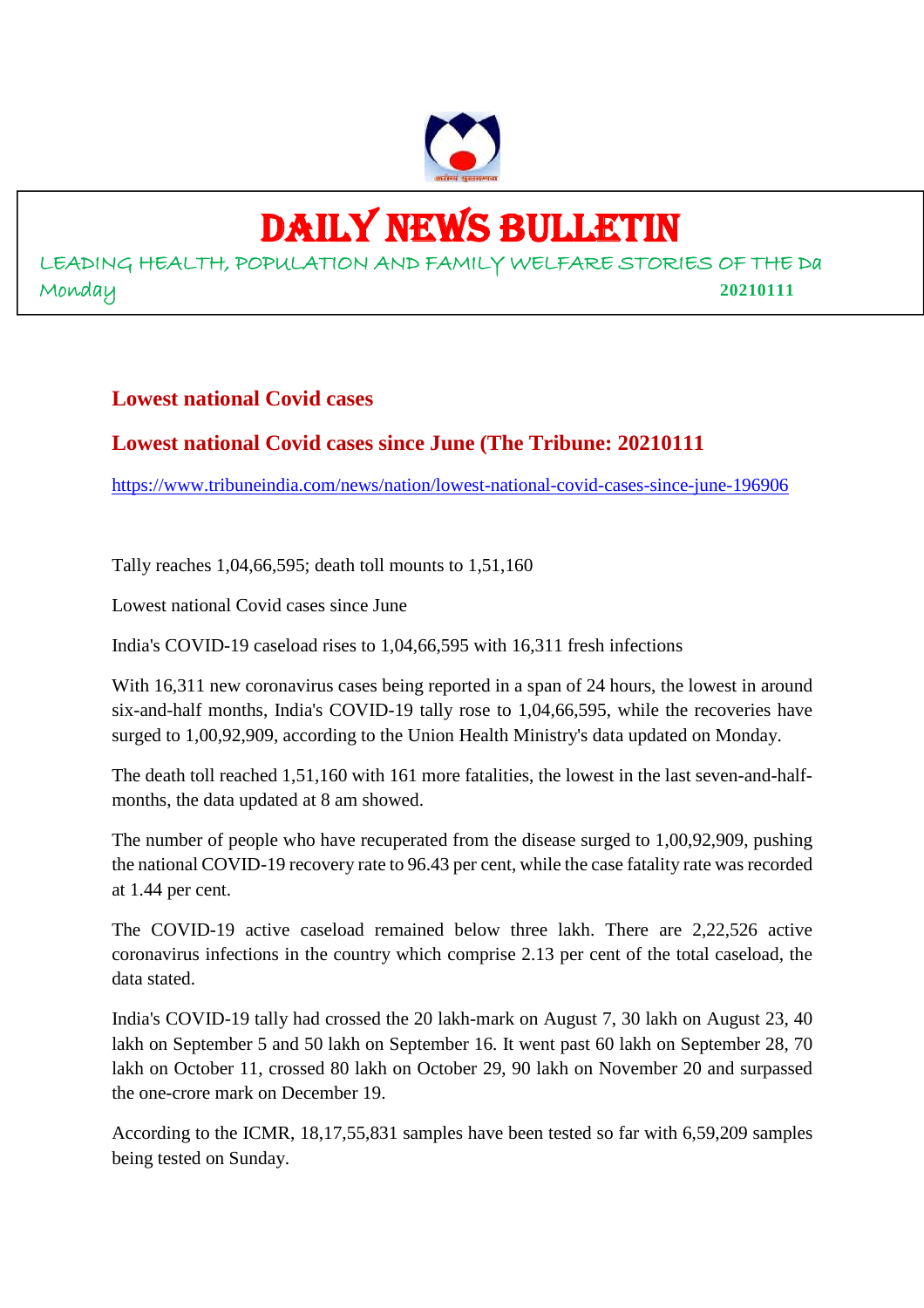A total of 1,51,160 deaths have been reported so far in the country, including 50,061 from Maharashtra followed by 12,222 from Tamil Nadu, 12,140 from Karnataka, 10,678 from Delhi, 9,941 from West Bengal, 8,495 from Uttar Pradesh, 7,129 from Andhra Pradesh and 5,445 from Punjab.

The health ministry stressed that more than 70 per cent of the deaths occurred due to comorbidities.

"Our figures are being reconciled with the Indian Council of Medical Research," the ministry said on it website, adding that state-wise distribution of figures is subject to further verification and reconciliation. PTI

# **COVID-19 ICU patients**

## **COVID-19 ICU patients at risk of acute brain dysfunction, says study (The Tribune: 20210111)**

https://www.tribuneindia.com/news/health/covid-19-icu-patients-at-risk-of-acute-braindysfunction-says-study-196512

According to the scientists, the choice of sedative medications and curbs on family visitation played a role in increasing acute brain dysfunction for these patients

COVID-19 ICU patients at risk of acute brain dysfunction, says study

COVID-19 patients admitted to intensive care in the early months of the pandemic experienced a higher burden of delirium and coma than is typically found in those hospitalised with acute respiratory failure, according to the largest study of its kind to date.

The research, published in The Lancet Respiratory Medicine journal, tracked the incidence of delirium and coma in over 2,000 COVID-19 patients admitted before April 28, 2020, to 69 adult intensive care units across 14 countries.

According to the scientists, led by those at Vanderbilt University Medical Centre in the US, the choice of sedative medications and curbs on family visitation played a role in increasing acute brain dysfunction for these patients.

They said ICU delirium was associated with higher medical costs and greater risk of death and long-term ICU-related dementia.

Nearly 82 per cent of the patients in the study were comatose for a median of 10 days, and 55 per cent were delirious for a median of three days.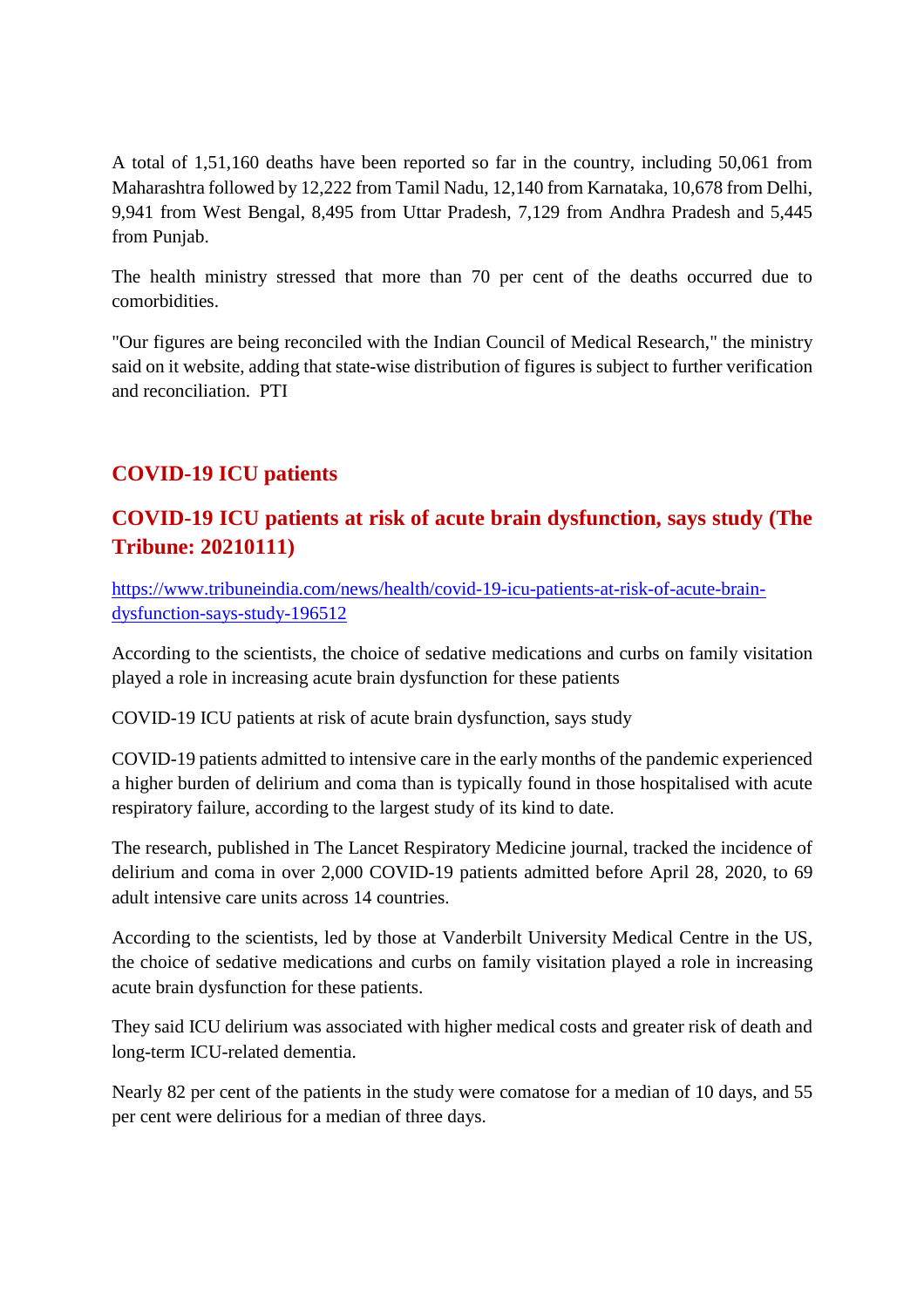The scientists noted that acute brain dysfunction lasted for an average of 12 days.

"This is double what is seen in non-COVID ICU patients," said study co-author Brenda Pun from VUMC.

The scientists believe COVID-19 could predispose patients to a higher burden of acute brain dysfunction.

However, they also noted that patient care factors, some of which are related to pressures posed on health care by the pandemic, also appear to have played a significant role.

With respect to COVID-19, the scientists believe there has been widespread abandonment of newer clinical protocols that are proven to help ward off the acute brain dysfunction that usually affects many critically ill patients.

"It is clear in our findings that many ICUs reverted to sedation practices that are not in line with best practice guidelines and we're left to speculate on the causes," Pun said.

"Early reports of COVID-19 suggested that the lung dysfunction seen required unique management techniques including deep sedation. In the process, key preventive measures against acute brain dysfunction went somewhat by the boards," she added.

Analysing patient characteristics from electronic health records, and care practices and findings from clinical assessments, the scientists found that about 90 per cent of patients tracked in the study were invasively mechanical ventilated at some point during hospitalisation, and 67 per cent on the day of ICU admission.

Patients receiving benzodiazepine sedative infusions were at 59 per cent higher risk of developing delirium, they added.

In comparison, the patients who received family visitation were at 30 per cent lower risk of delirium, the study noted.

"There's no reason to think that, since the close of our study, the situation for these patients has changed," said study senior author, Pratik Pandharipande.

"These prolonged periods of acute brain dysfunction are largely avoidable. ICU teams need above all to return to lighter levels of sedation for these patients, frequent awakening and breathing trials, mobilisation and safe in-person or virtual visitation," Pandharipande added. **PT** 

## **Anxiety, depression**

# **Religious people cope well with anxiety, depression: Study (The Tribune: 20210111)**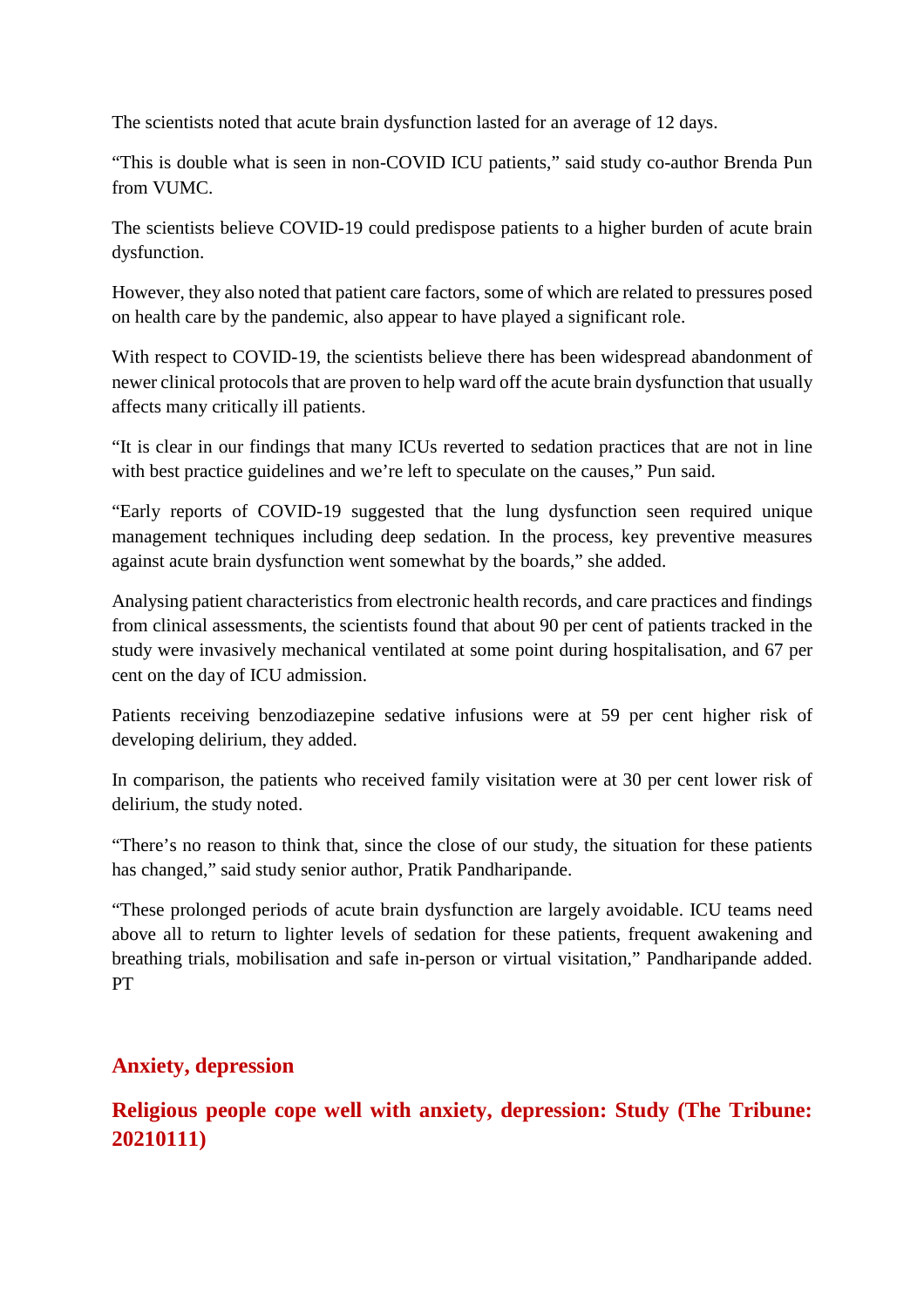https://www.tribuneindia.com/news/health/religious-people-cope-well-with-anxietydepression-study-196506

Religious people look for positive ways of thinking about hardship, a practice known to psychologists as "cognitive reappraisal."

Religious people cope well with anxiety, depression: Study

Religious people look for positive ways of thinking about hardship, a practice known to psychologists as "cognitive reappraisal."

A new study has revealed that religious people are making use of some of the same tools that psychologists have systematically identified as effective in increasing well-being and protecting against distress, anxiety and depression.

Religious people look for positive ways of thinking about hardship, a practice known to psychologists as "cognitive reappraisal." They also tend to have confidence in their ability to cope with difficulty, a trait called "coping self-efficacy." Both have been shown to reduce symptoms of anxiety and depression, said the team from the University of Illinois Urbana-Champaign in the US.

"This suggests that science and religion are on the same page when it comes to coping with hardship," said Florin Dolcos, a professor of psychology at the University of Illinois Urbana-Champaign.

The research was prompted in part by earlier studies demonstrating that people who are religious tend to use a coping strategy that closely resembles cognitive reappraisal.

For example, when somebody dies, a religious person may say, 'OK, now they are with God,' while someone who isn't religious may say, 'Well, at least they are not suffering anymore.

In both cases, the individual finds comfort in framing the situation in a more positive light, said Dolcos in a paper published in the Journal of Religion and Health.

To reach this conclusion, the researchers recruited 203 participants with no clinical diagnoses of depression or anxiety.

Fifty-seven of the study subjects also answered questions about their level of religiosity or spirituality.

The researchers asked participants to select from a series of options describing their attitudes and practices.

The researchers also evaluated participants' confidence in their ability to cope and asked them questions designed to measure their symptoms of depression and anxiety.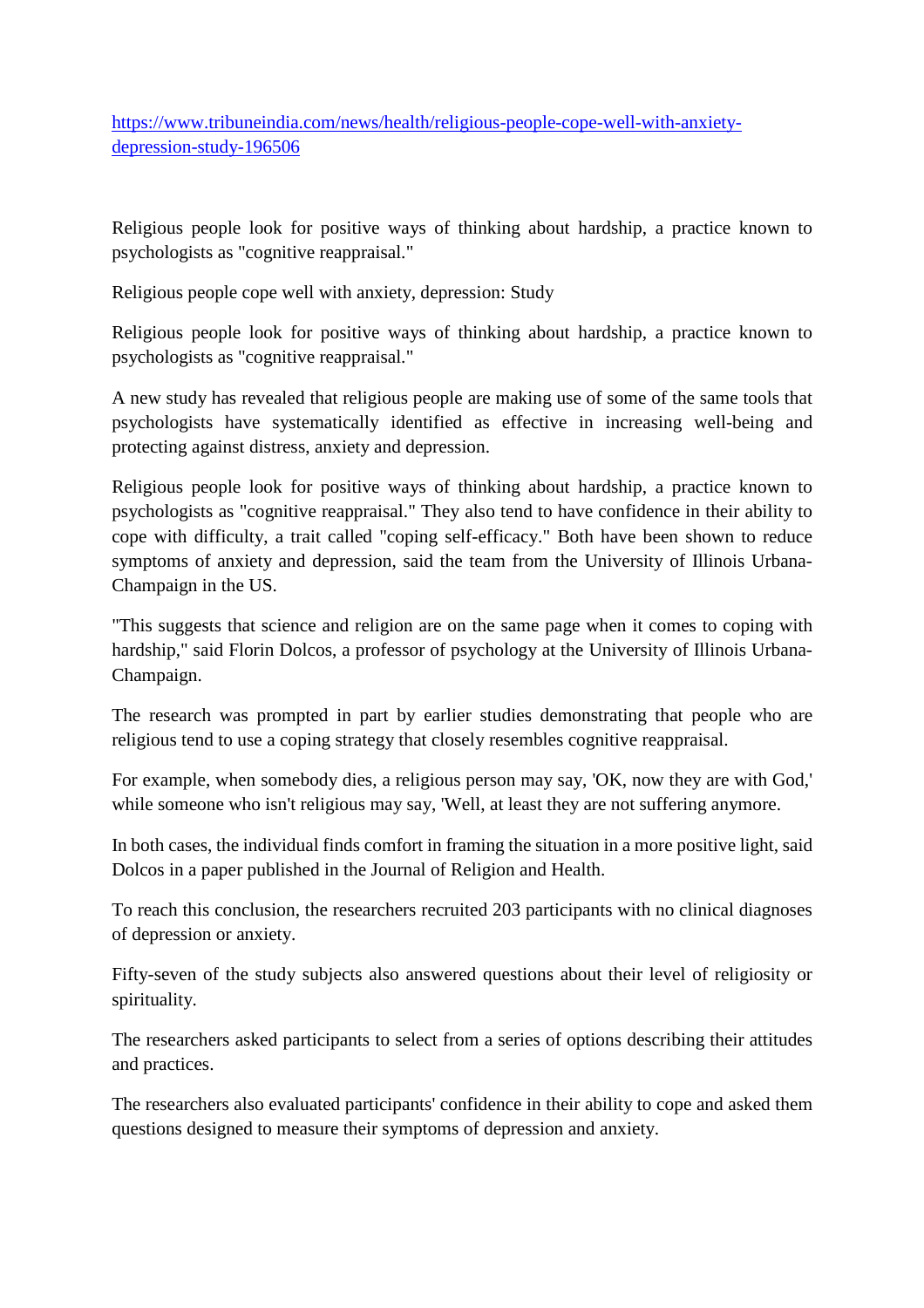"If we are just looking at the relationship between religious coping and lower anxiety, we don't know exactly which strategy is facilitating this positive outcome," said study co-author Sanda Dolco.

"The mediation analysis helps us determine whether religious people are using reappraisal as an effective way of lessening their distress." The study should be of interest to clinical psychologists working with religious clients.

"I hope this is an example of where religion and science can work together to maintain and increase well-being," Florin said.

#### **Bird flu virus**

## **Bird flu virus is heat-labile, gets killed at 'cooking temperature'(The Tribune: 20210111)**

These viruses occur naturally among wild aquatic birds worldwide

Bird flu virus is heat-labile, gets killed at 'cooking temperature'

One should avoid going to open markets that sell poultry as they are the focal point of the spread. PTI photo.

Contrary to what some people think that the bird flu virus, also known as Avian influenza, is spread to humans via consumption of cooked poultry products, health experts on Sunday stressed that it usually does not infect people as the virus is heat-labile (degraded and killed when subjected to heat).

Avian influenza refers to the disease caused by infection with avian (bird) influenza (flu) Type A viruses. These viruses occur naturally among wild aquatic birds worldwide and can infect domestic poultry and other bird and animal species.

According to the World Health organisation (WHO), cooking of poultry (e.g. chicken, ducks and geese) at or above 70 degree Celsius so that absolutely no meat remains raw and red, is a safe measure to kill the virus in areas with outbreaks in poultry.

Richa Sareen, consultant (pulmonology) at Fortis Vasant Kunj in New Delhi, said the virus is heat-labile and it gets killed with cooking temperatures.

"At this time, people should eat fully cooked chicken and eggs and not raw or partially cooked ones. One should avoid going to open markets that sell poultry as they are the focal point of the spread," Sareen told IANS.

"People who handle poultry should take special precautions. They should wear PPE, gloves and masks while handling birds and should practice frequent hand washing," she added.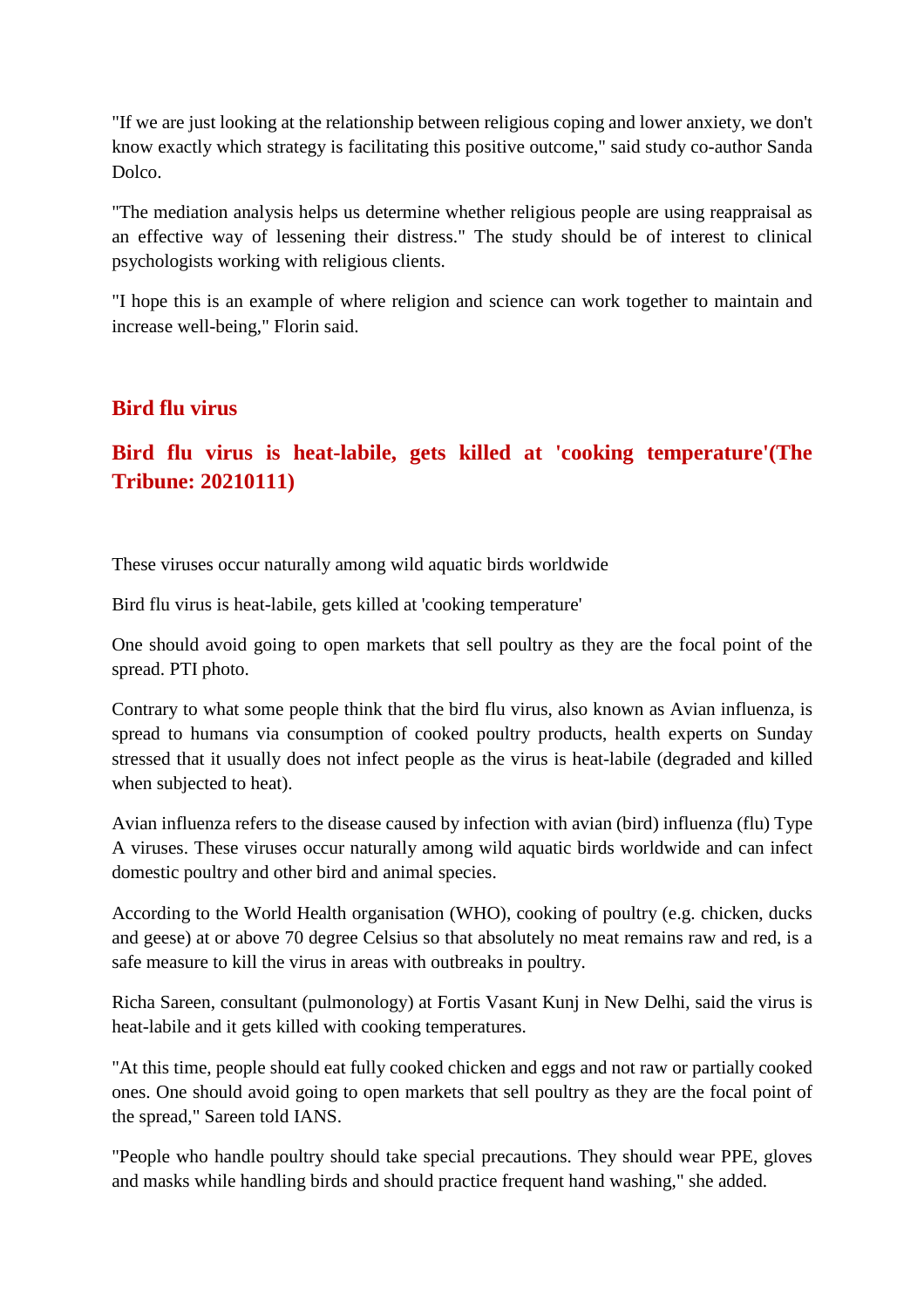Although the virus causing bird flu usually does not infect people, rare cases of human infection with these viruses have been reported, especially in individuals working with infected domestic birds.

"The possible cause of infections in humans is when they come in contact with birds with the viruses and enough viruses get into a person's eyes, nose or mouth, or is inhaled through the excretions of birds," said Kunal Kothari, Senior Physician, Internal Medicine, SMS Medical College in Jaipur.

"The spread of Bird Flu from one individual, who is sick to another has been very rare and data is limited, inefficient and not sustained but as a precaution, we should all be watchful of public health advisory," Kothari added.

Bird Flu is a communicable virus among the avian population and human to human spread is not too prominent with the current strain.

However, viruses are prone to mutation, so if this virus undergoes mutation in future, it has the potential to spread from human to human and cause a pandemic.

Bird flu mostly infects the respiratory system of humans. Common symptoms are fever, runny nose, sore throat, cough, muscle aches, etc.

"If severe, it can cause ARDS, multi-organ involvement and even death. The sporadic data on bird flu from the past shows very high mortality, to the tune of 60 per cent. Thus, it becomes important to take precautions now," Sareen mentioned.

Nevertheless, maintaining distance from birds in the environment is important as the spread of the avian virus is through the saliva, faecal matter of an infected bird.

"The avian virus is airborne. Notify the community health department on seeing sick or dead birds and try not to come in direct contact with these birds without proper masks, gloves and disinfectants," Kothari noted.

## **OVID-19 vaccine race**

## **OVID-19 vaccine race: Where they stand currently (The Tribune: 20210111)**

https://www.tribuneindia.com/news/health/covid-19-vaccine-race-where-they-standcurrently-196101

10 vaccine candidates have been either approved by several countries or are under limited emergency use

COVID-19 vaccine race: Where they stand currently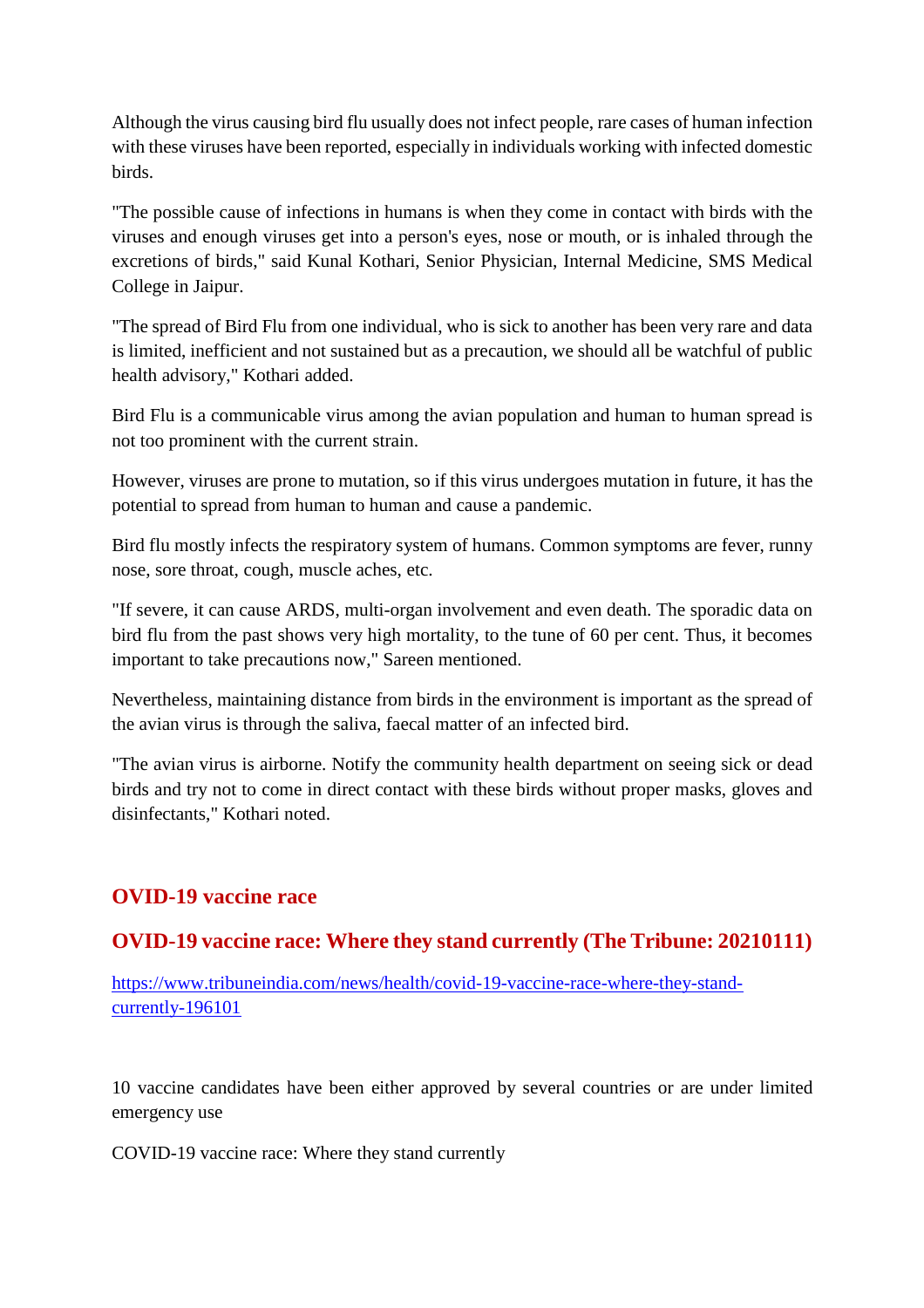Vials of the Pfizer-BioNTech COVID-19 vaccine are seen at a coronavirus disease vaccination center inside a gymnasium in Taverny near Paris, on January 9, 2021. Reuters

Almost a year into the COVID-19 pandemic, about 200 vaccine candidates are in the works and 10 have been either approved by several countries or are under limited emergency use.

As India prepares to launch its vaccine drive on January 16, here is a look at the options:

Developed by Bharat Biotech in collaboration with the Indian Council of Medical Research and the National Institute of Virology, the indigenous vaccine was granted emergency use authorisation in 'clinical trial mode' by the Indian government this week.

It is an "inactivated" vaccine developed by chemically treating novel coronavirus samples to make them incapable of reproduction. This process leaves the viral proteins, including the spike protein of the coronavirus which it uses to enter the human cells, intact.

Given as two doses, three weeks apart, the viral proteins in the vaccine activate the immune system and prepare people for future infections with the actual infectious virus. According to Bharat Biotech, the therapeutic can be stored at room temperature for at least a week.

A study on the Phase ½ trial published in the preprint server medRxiv in December showed the therapeutic doesn't cause any serious side effects. However, there has been no further data released in the public domain which could demonstrate that the vaccine is safe and effective.

"ICMR-Bharat Biotech vaccine is a killed whole-virus vaccine and there are absolutely no data available so far on its protective efficacy. I am critical of its getting approval by the authorities," immunologist Vineeta Bal, affiliated with the National Institute of Immunology in New Delhi, told PTI.

Co-developed by the University of Oxford and British-Swedish company AstraZeneca and known as Covishield in India, the vaccine was the first on which a scientific study was published based on Phase 3 clinical trials.

It has so far been given emergency use authorisation in the UK, Argentina, Mexico and India.

Scientists have engineered a version of adenoviruses that infect chimpanzees to carry the gene responsible for the spike protein of the novel coronavirus.

It requires two doses, provided four weeks apart, to produce the desired effects.

Manufactured by the Serum Institute of India, Covishield will be sold at Rs 1,000 per dose in the private market but cost the Indian government only Rs 200, said SII CEO Adar Poonawalla.

"Oxford-AstraZeneca-Serum Institute vaccine has shown protective efficacy in global trials to the tune of 60-70 per cent. While clear data from bridging trials in India are not available, the vaccine is certainly proven safe," Bal said.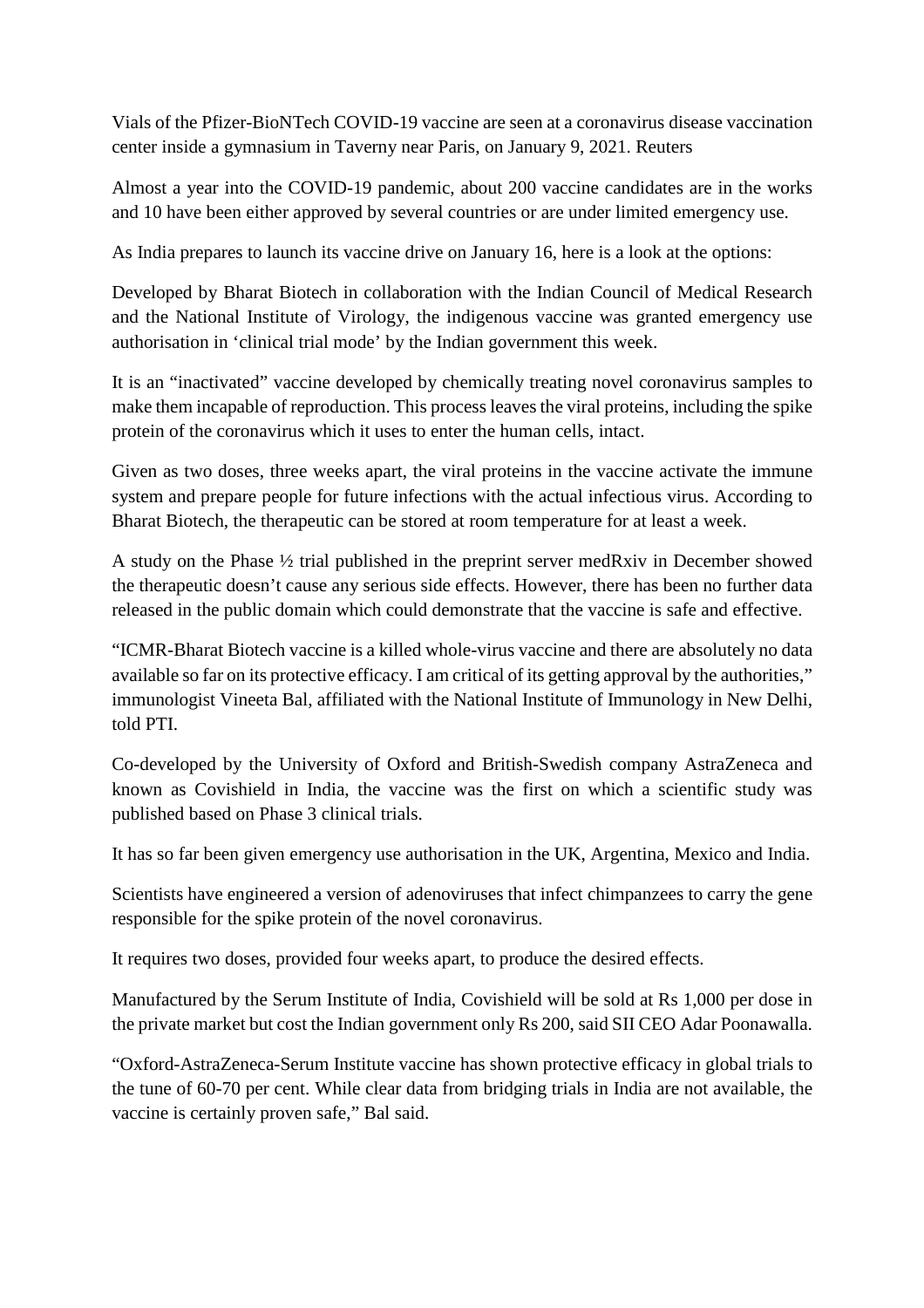## **Vaccines**

## **Vaccines to arrive in Capital by Thursday Hindustan Times: 20210111)**

Modi to meet CMs virtually today to take stock of preparedness across the country

https://epaper.hindustantimes.com/Home/ArticleView

A health worker and a volunteer participate in a vaccination dry run at a hospital in New Delhi on Friday. AJAY AGGARWAL /HT

Delhi health minister Satyendar Jain said on Sunday the government has finalised 89 sites for the vaccination drive against the coronavirus, with stocks of the jabs expected to arrive in the Capital between January 12 and January 14, a remark that came a day ahead of Prime Minister Narendra Modi's interaction with chief ministers to take stock of the immunisation exercise that begins on January 16.

India's vaccination drive, the world's largest such exercise against the coronavirus disease (Covid-19), will kick off on January 16 with priority to about 30 million health care and frontline workers, the government has said. India plans to vaccinate 270 million others in six to eight months.

"Each centre will be managed by 8-10 staff. Cold storage facilities are ready and security arrangements are in place. The vaccines should arrive in the city between January 12 and 14," Jain said.

The Prime Minister, meanwhile, will interact with CMs to review the arrangements for the drive. This will be Modi's first interaction with chief ministers since the Drug Controller General of India on January 3 offered emergency use approval to a pair of Covid-19 vaccines – Pune-based Serum Institute of India's Covishield, developed by Oxford University and AstraZeneca, and Hyderabad-based Bharat Biotech International's indigenous candidate Covaxin, which is still in Phase 3 trials.

Three dry runs have so far been conducted across the country for the vaccination campaign. The vaccine roll-out will initially target 10 million health care workers and 20 million other front line workers, and will later cover high-risk population such as senior citizens and those with comorbidities numbering about 270 million.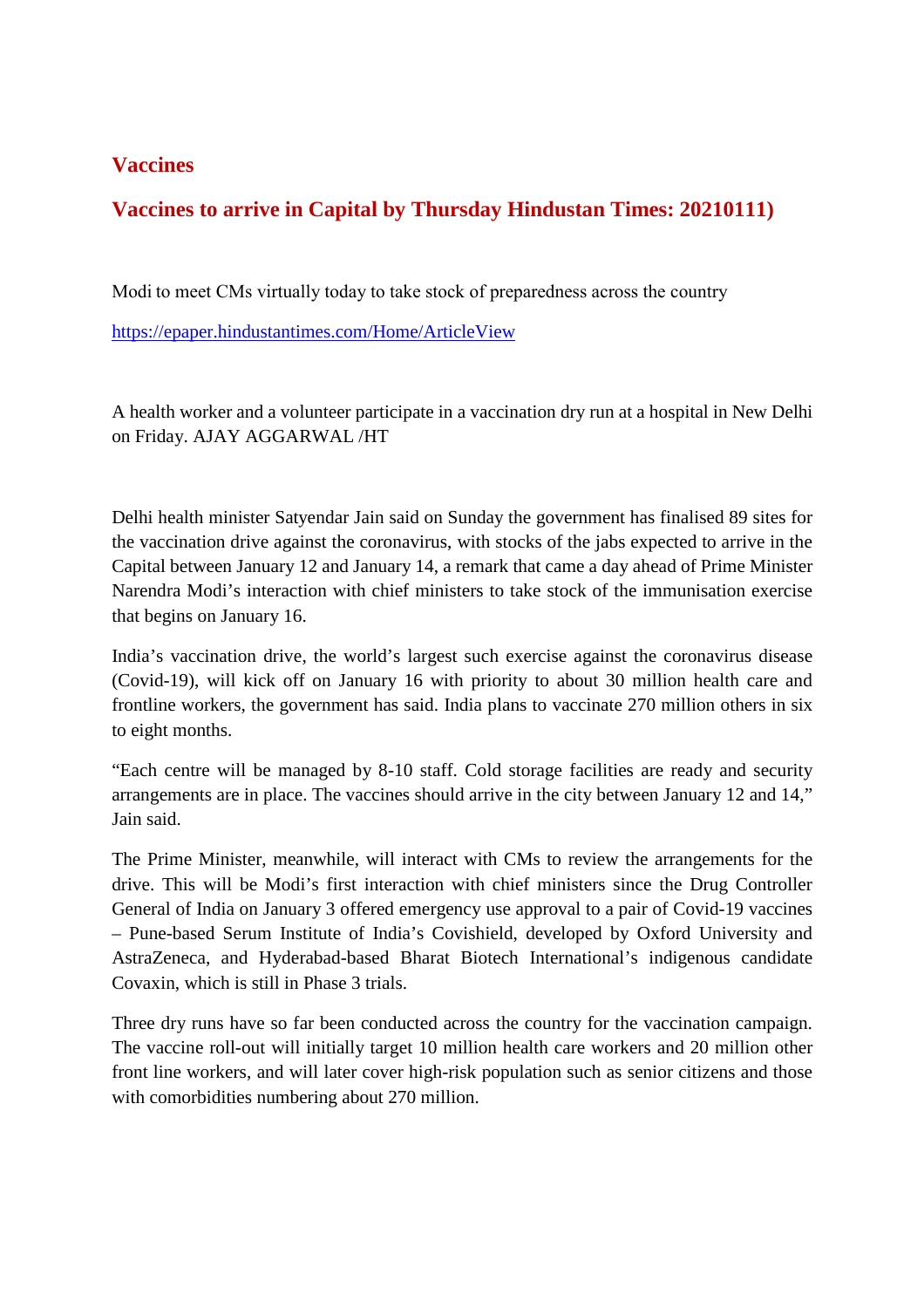Covid-19, which originated in the central Chinese city of Wuhan in December 2019 and spread rapidly throughout the world, has claimed 151,215 lives in India and affected 10,467,429, making it the country worst hit by the viral disease after the United States.

On the eve of the meeting with the Prime Minister, the Delhi health minister said that the citystate's administration had shortlisted 89 vaccination centres. Forty will be in public hospitals and 49 in private hospitals, he said.

In the first phase, the vaccine will be administered to health care workers. While the Delhi government had estimated their number at 300,000, around 225,000 of them have registered to receive the vaccine, said a senior government official. Health care workers will be followed by an estimated 600,000 front line workers – employees across government departments, agencies and civic bodies – engaged in Covid-19 management.

Next in line would be people aged above 50 years and individuals with comorbidities such as hypertension and diabetes.

Their number has been currently pegged at 4.2 million but it is bound to increase as the Delhi government is still updating its database for these groups and creating mechanisms for selfregistration to ensure nobody misses the shot, said a government official who requested anonymity. HT had reported on January 5 that the government is working on a plan to grade the last group on the basis of age, number of comorbidities and the type of comorbidities.

Delhi's main vaccine storage centre has been set up at the Rajiv Gandhi Super-Speciality Hospital. There is another centre in Civil Lines as a back-up. The government has also drafted a plan to set up a third centre for bulk storage at the directorate of health services in Karkardooma. Other than that, there are 609 cold chain points and a plan for 1,000 vaccine administration centres for later stages.

Jain said at a media briefing earlier on Sunday: "We have urged the central government to make Covid-19 vaccines free for all residents of India. I highlighted the issue in a recent meeting with the Union health minister and yesterday chief minister Arvind Kejriwal also appealed to the central government."

On Saturday, Kejriwal posted a tweet urging the central government to consider making Covid-19 vaccines free for all Indians.

On the day of the first vaccine dry run on January 2, Jain had said that the Covid-19 vaccine would be free for all residents of Delhi. Union health minister Harsh Vardhan assured free vaccines for health care and frontline workers in the first phase.

Asked if the Delhi government would administer the vaccine free to all the residents of the city, Jain said: "We have requested the Union health minister. He has said that he will consider the proposal. We should wait."

Dr Suneela Garg, a professor at the Maulana Azad Medical College in Delhi and an adviser to the Indian Council of Medical Research (ICMR), said: "Now that the city has witnessed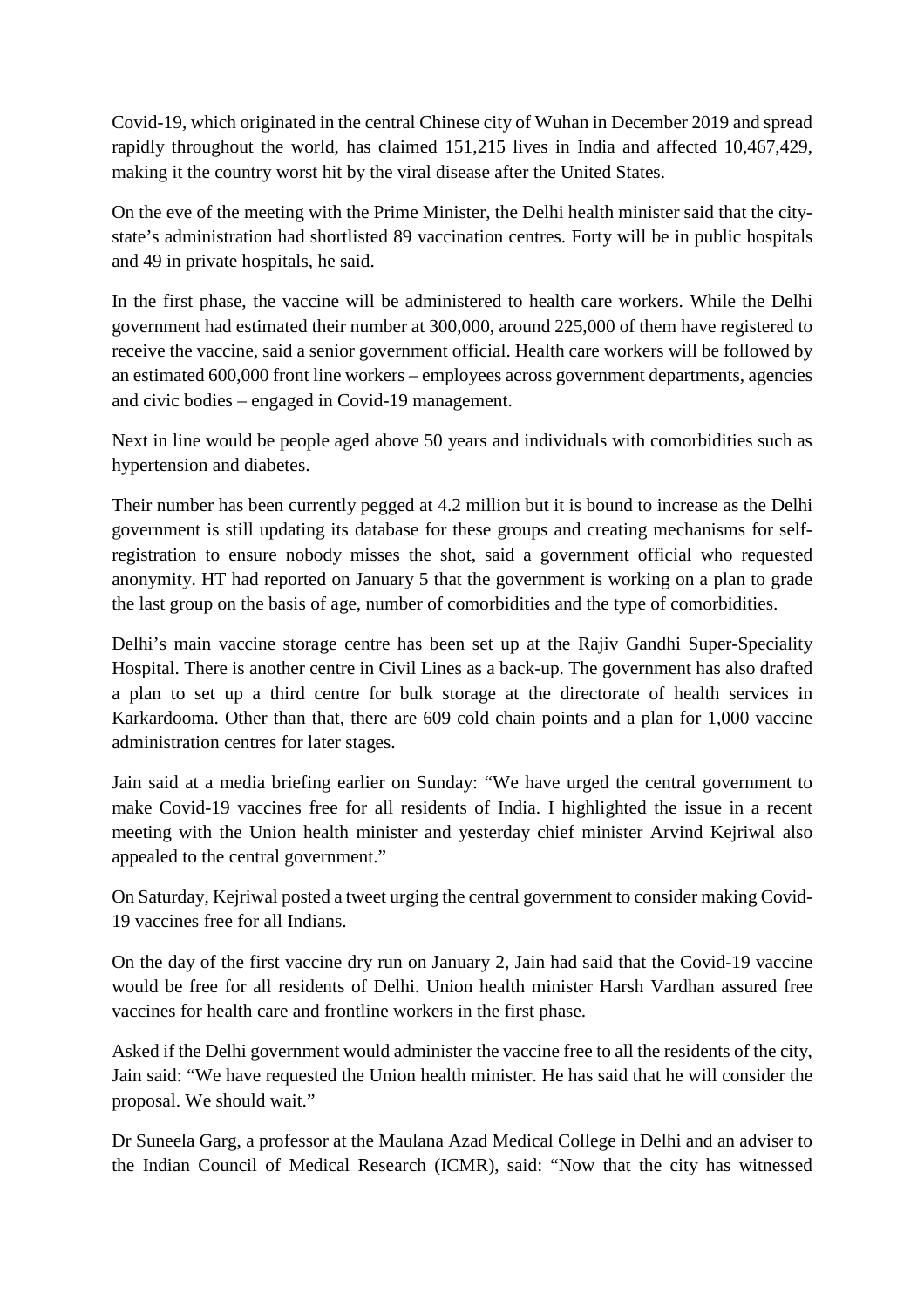successful dry runs, the next few days should be spent on revisiting the exercise, especially areas such as crowd management and monitoring of patients after vaccination. Delhi is prepared for the vaccination drive."

A Pune-based executive with a logistics firm that has been hired to transport the vaccine vials said, meanwhile, that it had deployed a fleet of 300 refrigerated trucks at various locations in the country to transport the vaccine. The transport of the vaccine manufactured by the Serum Institute of India will be initially by air and then through road, for which the Pune Police have arranged for two-tier security.

Executives from Koolex Integrated Cold Chain Solutions held a meeting with Pune Police chief Amitabh Gupta on Saturday, according to a report in HT's Sunday edition.

"We have a fleet of 300 refrigerated trucks which was upgraded from 200 in the last six months. All are indigenous trucks with refrigeration infrastructure installed locally as well. We carry extra fuel for the road as well. Even we are not sure about the routes and destinations yet but we have 30 branches of our own and our nodal point will be at the cold storage in Bhiwandi, Thane. Our vehicles, however, are on standby," said Rahul Agarwal, founder of Koolex Integrated Cold Chain Solutions. A logistics official will be appointed by the Serum Institute of India who will assign the number of vials to be carried by each commercial airline. The Indian Air Force will also be in the mix for the transport of the vaccine in remote areas, according to an earlier report published by HT.

The Serum Institute of India, which had stockpiled 50 million doses by the first week of January, said that the vials need to be maintained at a temperature between 2 and 8 degrees Celsius. The refrigerated trucks are equipped to maintain the required temperature and livetrack the location as well, according to Agarwal.

The federal ministry of health and family welfare announced on Saturday that the nationwide vaccination drive will commence on January 16.

Prime Minister Modi chaired a meeting on Saturday to review the status of the pandemic in the country along with the preparedness of the states and Union territories to begin the vaccination drive. The meeting was attended by the cabinet secretary, principal secretary to the PM, health secretary, and other senior officials.

Modi reiterated that India has a global role in the vaccination drive against Covid-19. "Being the pharmacy of the world, India has supplied important medicines to all those in need in the world in the past and is also doing so now. The world is not only waiting for Indian vaccines but is also watching how India runs the world's biggest vaccination programme," he said at the Pravasi Bharatiya Divas on Saturday.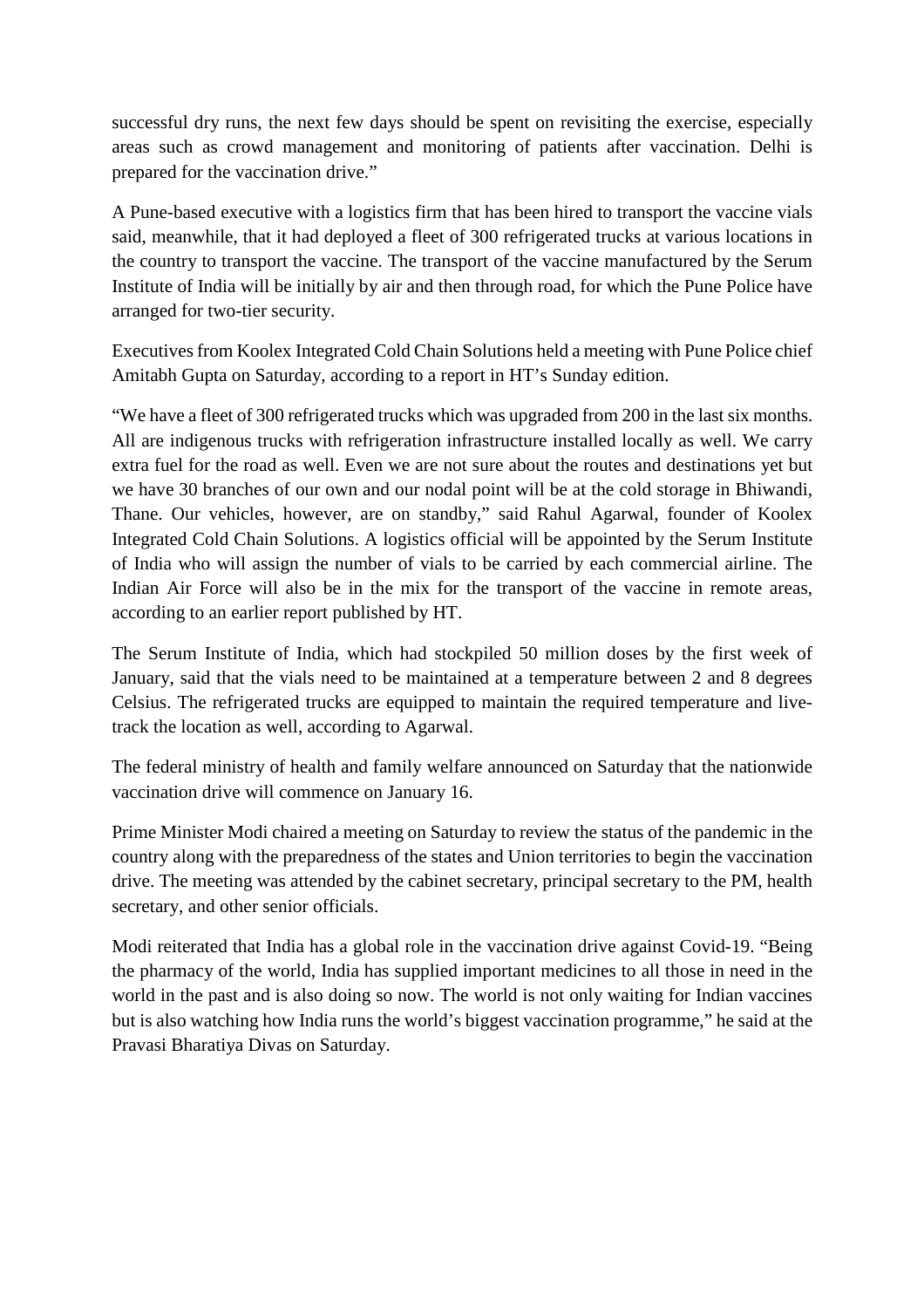#### **Gearing up: On vaccines and public trust (The Hindu: 20210111)**

https://www.thehindu.com/opinion/editorial/gearing-up-the-hindu-editorial-on-covid-19 vaccination-drive-and-public-trust/article33545018.ece

As India starts on vaccination, the government must bolster public trust in the process

India now has a firm date to roll out the biggest vaccination programme in its history. Prime Minister Narendra Modi has said that from January 16, after the Makar Sankranti and Pongal festivities, doctors, nurses and sanitation workers, who are part of the priority group, would begin getting the vaccine. India has approved two vaccines in emergency-use mode — Covishield by the Serum Institute of India, Pune, and Covaxin by Bharat Biotech Ltd. While it still is unclear who gets which vaccine, there are more doses of Covishield available at present than Covaxin, almost five to one, and it could take a few months before the 30 million prioritised get one of their doses. Others, those in the 50-plus age group and those with comorbidities, will have to wait much longer, especially in a situation where vaccines such as those by Pfizer and Moderna are not made available for import by the private sector.

However, the vaccination begins under a cloud. Covaxin belongs to a league of vaccines that has been approved without establishing its efficacy, namely, the extent to which vaccination protects from COVID-19. There have been differences among scientists such as on the best testing strategy, treatment, extent of infection, but none more divisive than on the approval of Covaxin. Several experts have made the case that the declining rate of infections and low relative mortality meant that India was not in as dire a state of emergency that required it to approve an untested vaccine when more clarity would likely have come by March. Covaxin is best kept as a backup in the event of a sudden surge of cases till its efficacy data are available and acceptable. Also, reports have emerged of trials in Bhopal where volunteers were seemingly under the impression that they were getting a protective shot when some were likely getting a placebo. They also complain of no medical follow-up when some developed symptoms such as fever, body pain and loss of appetite. The vaccine may eventually prove protective and the adverse symptoms reported, seen as part of the variety of the human body's response — there are 28,500 volunteers after all. However, a vaccine that evokes distrust is self-defeating. With childhood immunisation, India has proven that it has the infrastructural backbone to inoculate millions. The dry runs to test the Co-WIN management software have reportedly given authorities valuable feedback on perfecting the prospective rollout. However, this could be undone if people do not turn up, and worse, if vaccine hesitancy rises. The pandemic gave India an opportunity to examine its dispensation of health care. Along with improving access, the government must seriously examine the conduct of vaccine trials and work hard to bolster public trust in it, and monitor the vaccination process for adverse reactions.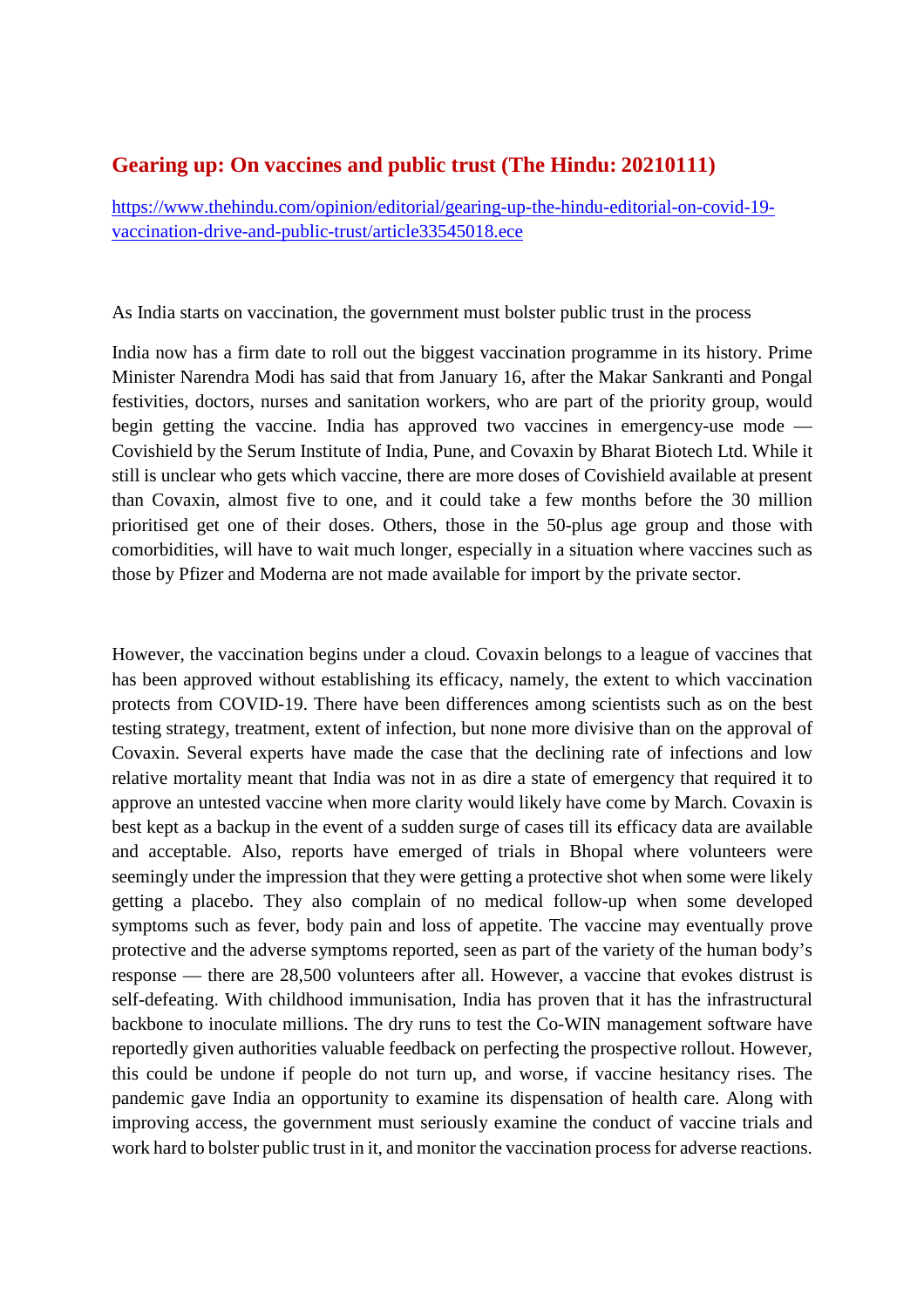#### **Newborn deaths**

## **Felled by fire: On newborn deaths in Maharashtra hospital (The Hindu: 20210111)**

https://www.thehindu.com/opinion/editorial/felled-by-fire-the-hindu-editorial-on-newborndeaths-in-maharashtra-hospital/article33545027.ece

To avert another Bhandara-like hospital inferno, govts must address underlying causes

The deadly fire that snuffed out the lives of 10 infants in the Bhandara District General Hospital in Maharashtra is a shocking reminder that safety norms in several medical facilities in India do not pass muster. The parents of the babies who perished in the sick new-born unit have been plunged into a lifetime of trauma. Some of the victims, a few just days old, had been brought to the hospital for better care from smaller health facilities; seven had a providential escape. There are reports of poorly trained staff failing to respond adequately. The terrible blaze joins the long list of such accidents recorded in government and private hospitals, underscoring a painful reality: safety protocols are yet to be institutionalised even in places where people legitimately expect a high degree of professionalism. Last year, there were devastating fires in COVID-19 facilities in Vijayawada and Ahmedabad, with several casualties, blamed on poor oversight by fire authorities or faulty electrical repairs. The Maharashtra government has ordered a probe into the Bhandara fire to be concluded in three days, and a fire audit of hospitals, but a perfunctory inquiry cannot effectively address the underlying causes. Hospital fires are a distinct entity, and research indicates that there are specific factors that trigger them off and aggravate their impact.

Intensive Care Units, neonatal ICUs and operating rooms are often the site of fires, implicating the presence of a high concentration of oxygen in a confined space. A review of Indian hospital fires published in the Journal of Clinical Anesthesia identified higher oxygen availability in intensive care facilities as the likely primary cause, with motors and electrical units in the room providing the ignition, and plastics fuelling it. It is worth considering, therefore, whether hospitals have been audited with such factors in mind, and to evaluate national building safety codes against international practice. Oxygen monitors for hospital rooms, to ensure that the ambient level is within safe norms — set at a maximum of 23.5% by the U.S. National Fire Protection Association — could help avert an accident. Locating electrical equipment for airconditioners with sparking potential away from oxygen saturated areas may also reduce the risk. As the health sector expands, it is essential that all new infrastructure conforms to rigorous safety standards, a small premium to stop disasters such as the Bhandara carnage. If the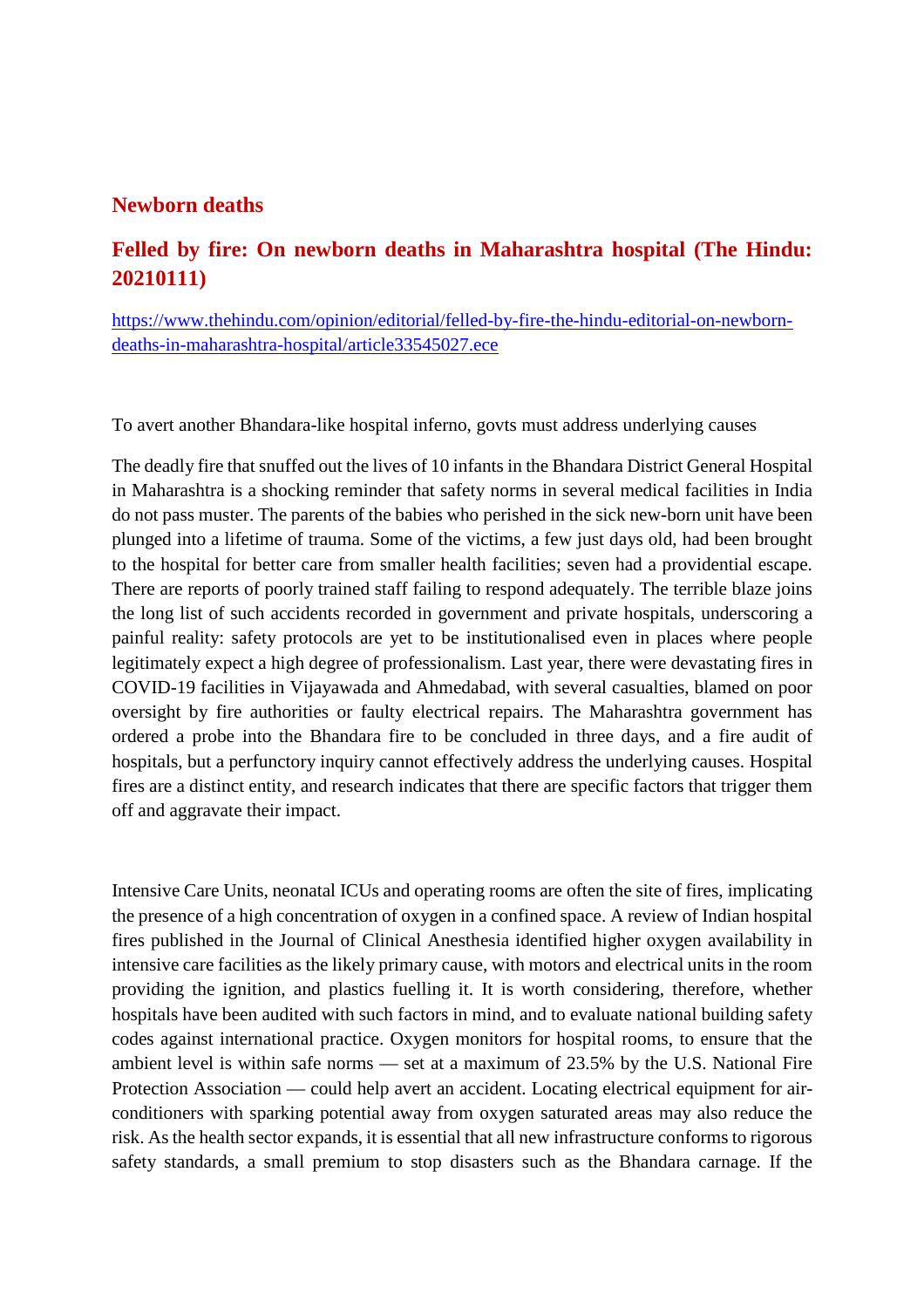government sets the bar high enough, ensuring full adherence to safety in its buildings, regulatory authorities can compel commercial structures to fall in line. The Centre should also create a public platform for insights gained from inquiries into hospital fires to be shared. Hospitals should mandatorily hold regular safety and evacuation drills which are key to saving lives when disaster strikes.

#### **Blood cancer**

## **Researchers find strategy to reduce treatment-related complication for blood cancer patients (New Kerala: 20210111)**

https://www.newkerala.com/news/2021/5990.htm

A study published in the New England Journal of Medicine by researchers of the Indiana University Melvin and Bren Simon Comprehensive Cancer Center sheds light on preventing a treatment-related complication of blood stem cell transplantation for blood cancer patients.

Sherif Farag, MD, PhD, found that using a drug approved for Type 2 diabetes reduces the risk of acute graft-versus-host disease (GVHD), one of the most serious complications to lifesaving blood stem cell ransplantation in leukaemia.

GVHD occurs in more than 30 per cent of patients and can lead to severe side effects and potentially fatal results. Farag is the Lawrence H. Einhorn Professor of Oncology and professor of medicine at IU School of Medicine, a member of the IU Simon Comprehensive Cancer Center and program and medical director of the haematological malignancies and bone marrow and blood stem cell transplantation at IU Health.

In the IU clinical study, blood stem cell transplant patients received an oral drug called sitagliptin. Acute GVHD occurred in only two of 36 patients within 100 days of their transplant. The 5 per cent occurrence represents a drastic reduction of GVHD, which studies have found can affect 34 per cent to 51 per cent of patients in the first three months after transplant.

Graft-versus-host disease occurs when the donated blood stem cells (the graft) attack the transplant recipient's (the host) tissue."The rate looks very encouraging and it's achieved with a very simple and relatively inexpensive intervention of sitagliptin. This result is significant and offers a new approach and a new target for the inhibition of graft-versus-host disease. We achieved a much lower rate than we could have hoped," Farag said.

Sitagliptin targets an enzyme called dipeptidyl peptidase-4 (DPP-4), which is involved in a variety of processes in the body. It is used for Type 2 diabetes to improve insulin secretion and glucose control.

Hal Broxmeyer, PhD, a pioneer in the field of umbilical cord blood stem cell transplantation and distinguished professor at IU School of Medicine and a co-author with Farag, previously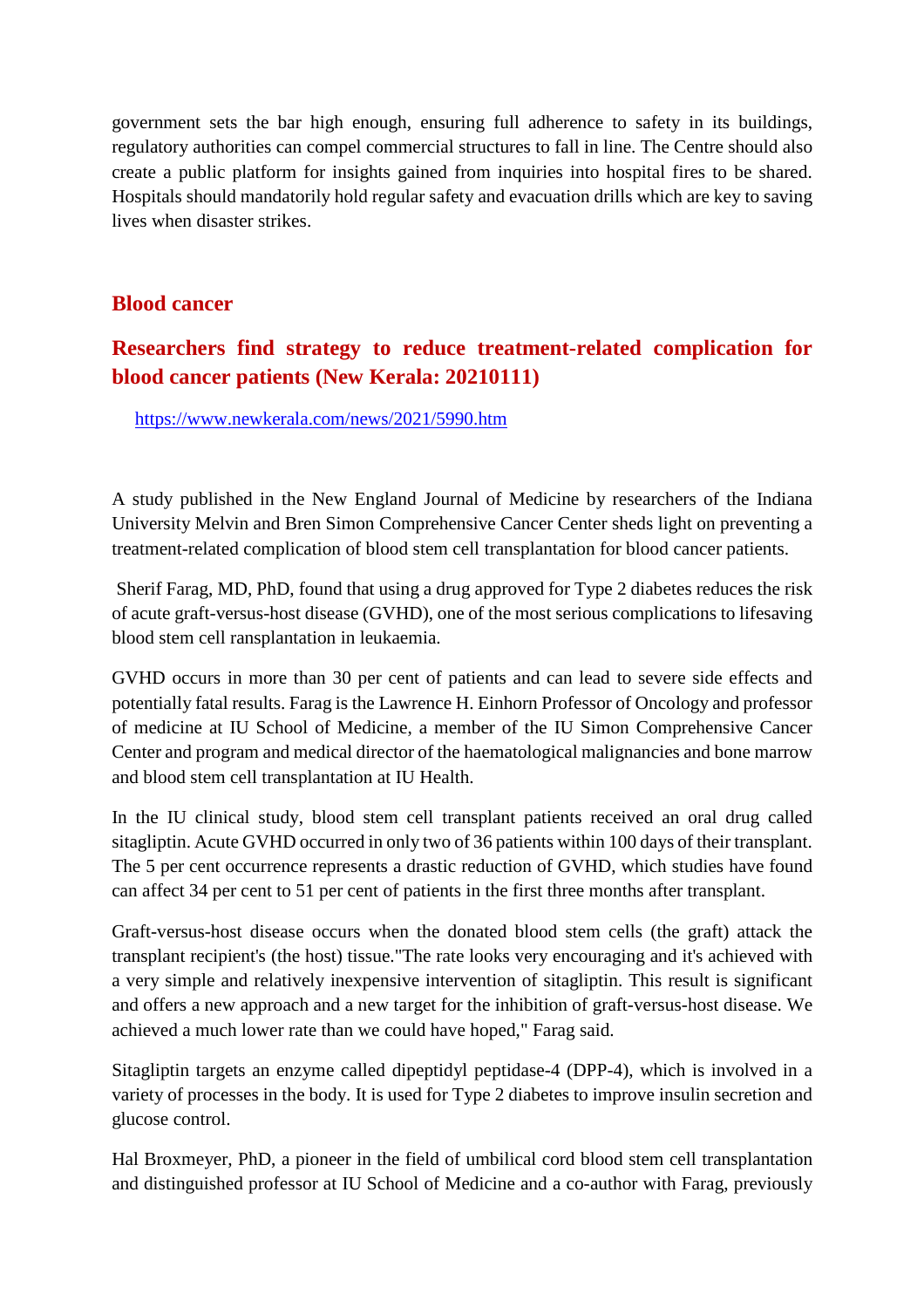found that DPP-4 regulates blood cell production and explored if taking sitagliptin would improve engraftment for cord blood transplants.

While there seemed to be some improvement in engraftment of cord blood transplants, one striking finding was the patients had a much lower rate of acute graft-versus-host disease than expected. Farag's lab took on that data and found targeting DPP-4 with sitagliptin inhibits the immune T cell activation that leads to GVHD.

Farag noted that repurposing sitagliptin offers a relatively inexpensive and accessible approach to preventing GVHD.

"These findings are very significant because there are a lot of other different drugs that are being tested, including ones that are very expensive or require administration intravenously for a prolonged time well beyond the time of recovery and transplant," Farag said.Patients in the study were ages 18 to 60 and had one of the following blood cancer or diseases acute myeloid leukaemia (AML), acute lymphoblastic leukaemia (ALL), chronic myeloid leukaemia, or myelodysplastic syndrome.

The patients in the study received sitagliptin orally one day before their transplant and the day of their transplant, plus 14 days after their transplant.

Patients in the study did not face any unexpected or unusual toxicities or higher relapse rates than what's expected post-transplant."This is a drug that is used to treat diabetes, and we're using it at a much higher dose. We asked if we are going to cause people to have low blood sugar or hypoglycemia--and we didn't find that," Farag said.

"As long as it's not combined with other drugs that lower the blood glucose in non-diabetic patients, it doesn't do that; we certainly confirm that in our findings," added Farag.Farag's findings now need to be confirmed with a larger, multi-centre randomized study. He also hopes to explore combination therapies with sitagliptin and if it could prevent chronic graft-versushost disease.

#### **Autoimmune diseases**

**New approach needed to study autoimmune diseases (New Kerala: 20210111)**

https://www.newkerala.com/news/2021/5981.htm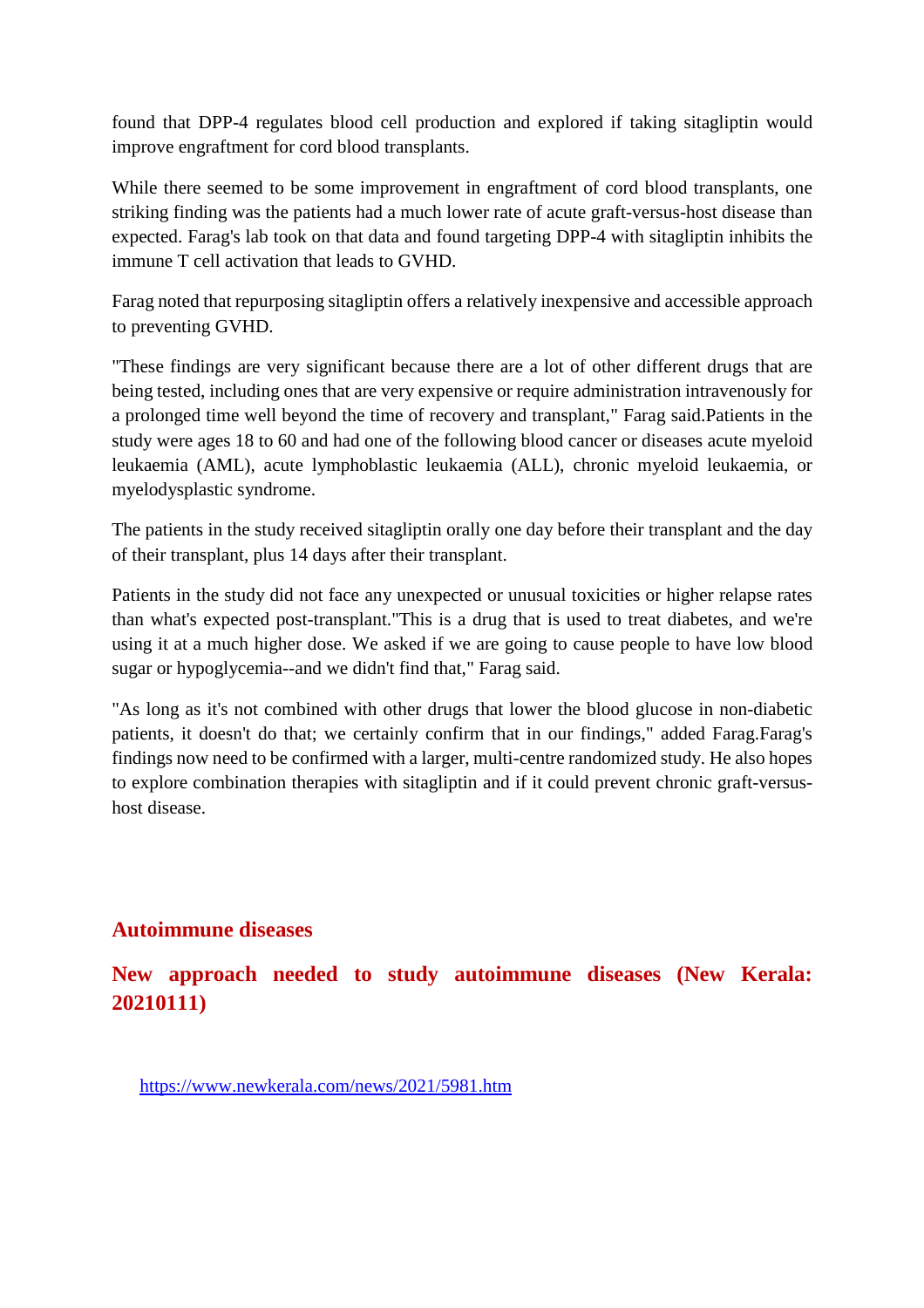A research team has recently determined that the Immune only focus of the current research must be updated to better understand autoimmune diseases such as type 1 diabetes and multiple sclerosis.

A team of researchers led by the Indiana Biosciences Research Institute Diabetes Center's Scientific Director Decio L. Eizirik, MD, Ph.D., has found that identifying new treatments for autoimmune diseases requires studying together the immune system AND target tissues. This study, "Gene expression signatures of target tissues in type 1 diabetes, lupus erythematosus, multiple sclerosis, and rheumatoid arthritis," is featured in the Jan. 6, 2021, edition of Science Advances.

"We must move away from the present "immune-centric-only" view of autoimmune diseases," explains Eizirik. "Indeed, trying to understand these diseases focusing on the immune system only, and forgetting the target tissues, maybe similar to attempting to fly a plane with only one wing."

Autoimmune diseases, which affect up to 5 percent of the population in different regions, suffer from a case of mistaken identity. The immune system is supposed to protect us from infectious diseases or tumors.

Yet, during autoimmune diseases, the immune system mistakenly attacks and destroys components of our body, which then causes, for example, type 1 diabetes (T1D), systemic lupus erythematosus (SLE), multiple sclerosis (MS), or rheumatoid arthritis (RA). These four autoimmune diseases share almost half of the same genetic risks, chronic local inflammation, and mechanisms leading to target tissue damage.

Despite these common features, autoimmune disorders are traditionally studied independently and with a focus on the immune system rather than on the target tissues. Knowing that there is increasing evidence that the target tissues of these diseases are not innocent bystanders of the immune system attack, but instead are active participants, Eizirik and his team hypothesized that key inflammation-induced mechanisms, potentially shared between T1D, SLE, MS, and RA, may drive similar molecular signatures at the target tissue level.

"This research is significant in reaching the JDRF's mission to cure, treat and prevent T1D," said Frank Martin, Ph.D., JDRF director of research. "Discovering the common pathways of tissue destruction across multiple autoimmune diseases will dramatically accelerate our path to a cure for T1D.

Drugs that are effective in one autoimmune disease could be equally beneficial for another and quickly repurposed to make a big impact on people living with that disease. Characterizing the similarities and differences between multiple autoimmune diseases has the potential to transform the way we treat and cure these diseases in the future."

To test this hypothesis, the research team obtained gene expression data from diseased tissue sampled from controls or individuals affected by T1D, SLE, MS, and RA. This indicated major common gene expression changes at the target tissues of the four autoimmune diseases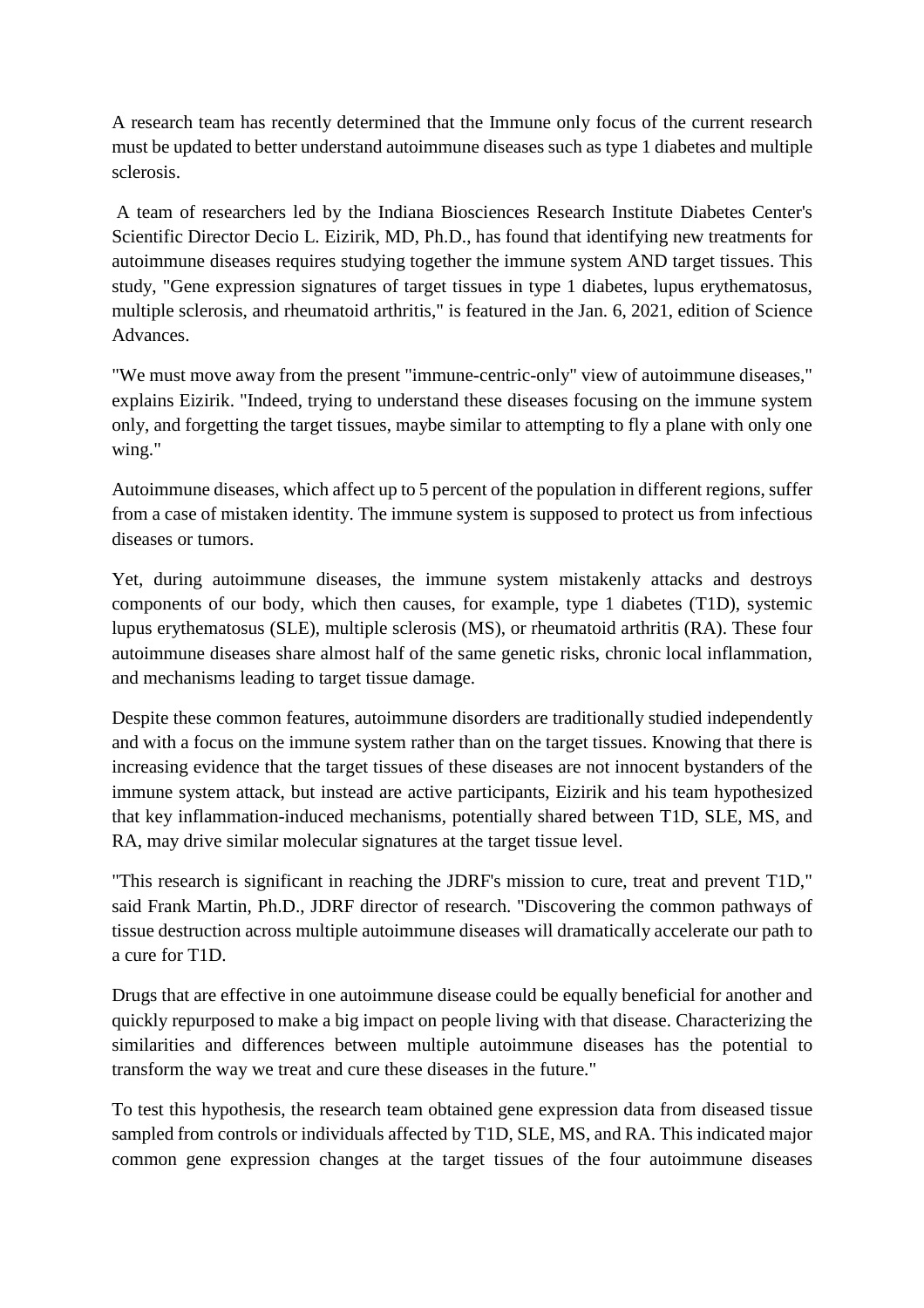evaluated. One candidate gene in common between the four diseases is TYK2, a protein that regulates interferon signaling.

The team showed in its research that the use of TYK2 inhibitors - already in use for other autoimmune diseases - protects b-cells against immune-mediated damage. This finding reinforces the importance of studying the target tissue of autoimmune diseases, in dialogue with the immune system, to better understand the genetics and natural history of these devastating diseases and to identify novel therapies.

#### **Critical enzymatic processes**

## **Bone fracture risk increases due to decline of critical enzymatic processes (New Kerala: 20210111)**

According to the findings of new research the risk of a person's bones getting fractured increases due to loss of enzymatic processes within the body.

This new insight was recently published in eLife by an international team of scientists and engineers led by Deepak Vashishth, the director of the Center for Biotechnology and Interdisciplinary Studies (CBIS) at Rensselaer Polytechnic Institute.

Enzymatic processes are essential to any number of chemical reactions that occur within the body, including the production of the extracellular matrix within the bone that is critical for mechanical support. Phosphorylation -- one of those key enzymatic processes -- is the attachment of a phosphoryl to a protein and is critical for cellular regulation. This process plays a role in many diseases, but until now, researchers didn't know if it altered tissue integrity and organ function.

In this paper, researchers looked at a protein known as osteopontin, which plays a vital role in holding the matrix together. The researchers developed a process by which they could induce phosphorylation -- or its counterpart, dephosphorylation -- in bones from genetically modified mice, some that had osteopontin and others that did not.

By comparing results from the two groups, researchers found that fracture toughness, a measure of bone's mechanical strength, increased with osteopontin phosphorylation, and declined with dephosphorylation. More specifically, phosphorylation enhanced crosslinks and increased the attraction between the charged groups on osteopontin and bone mineral, making the bone stronger and its fracture more difficult.

"This is the first study that lays down that phosphorylation in bone matters, particularly how it assists bone in releasing energy, and that loss of this modification is bad for bone," Vashishth said.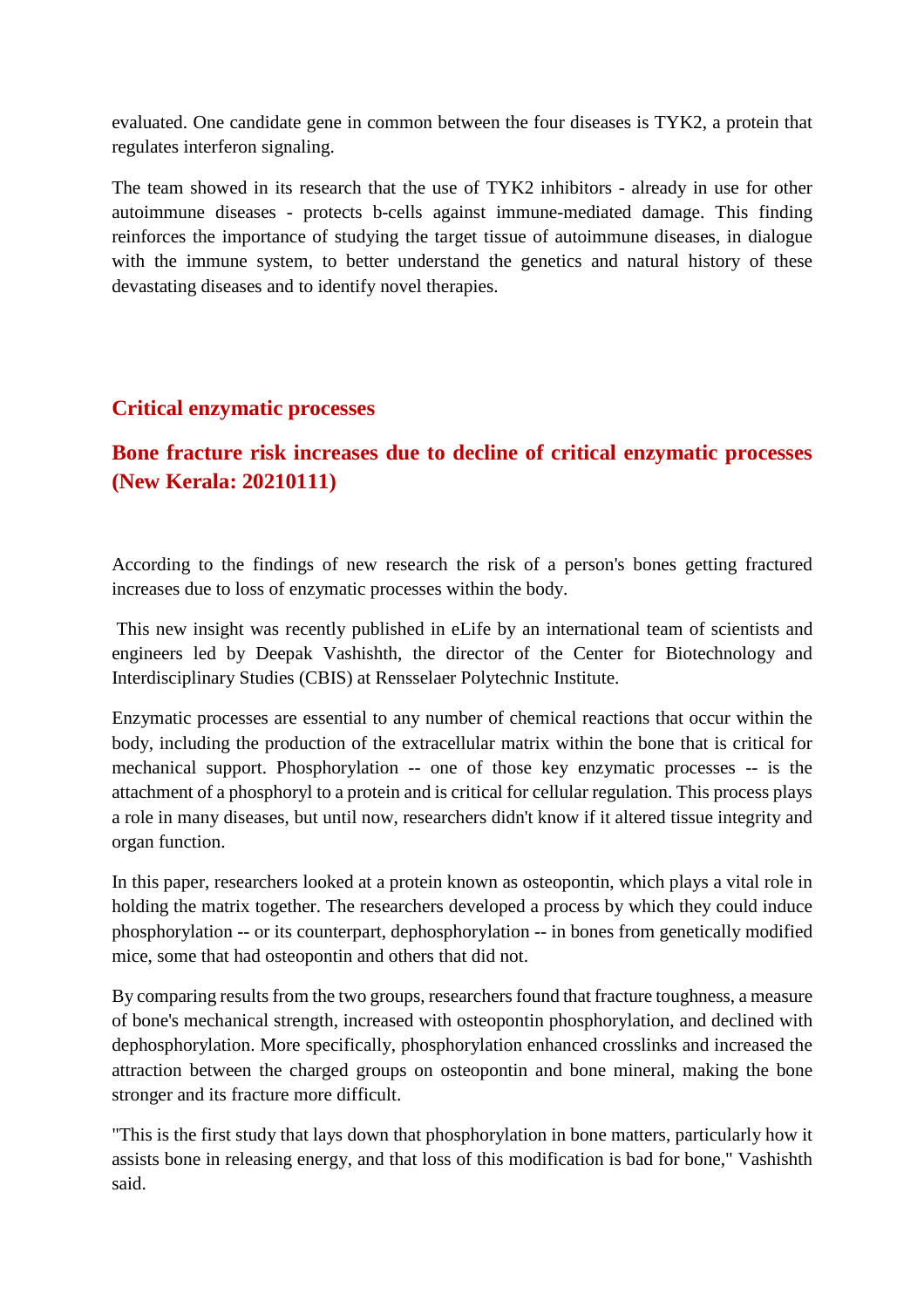The team also studied the effect of osteopontin phosphorylation levels in the rare bone diseases hypophosphatemia and hyperphosphatemia, which are associated with skeletal deformities. In both diseases, Vashishth said, osteopontin phosphorylation levels decreased, a finding that lays the groundwork for further exploration.

"Another promising discovery was that these levels do change with diseases in bone," Vashishth said. "Is phosphorylation directly affecting the fracture propensity of bones in these diseased conditions? And what therapeutic tools can we use to fix this? These are the questions that we want to investigate."

In the spirit of the New Polytechnic, the model that drives research and education at Rensselaer, this research was highly collaborative across multiple disciplines. Vashishth and his lab worked with researchers at McGill University in Canada, the University of Southampton in the United Kingdom, the University of Patras in Greece, Aarhus University in Denmark, and Vienna University of Technology in Austria. Each research team brought different expertise and a piece of this puzzle to the work.

The team's findings may also be applied to similar processes within other connective tissues and possible therapeutics to counteract abnormal osteopontin phosphorylation levels.

"This is not just specific to the bone, because phosphorylation is a more ubiquitous change in other tissues in the body," Vashishth said. "Osteopontin is not only in bone, it's in other tissues in our body, like our kidneys and several other places. This research can also shed light on other things that can happen throughout the body."

## **Vaccination (Hindustan: 20210111)**

https://epaper.livehindustan.com/imageview\_565885\_85051808\_4\_1\_11-01-2021\_0\_i\_1\_sf.html